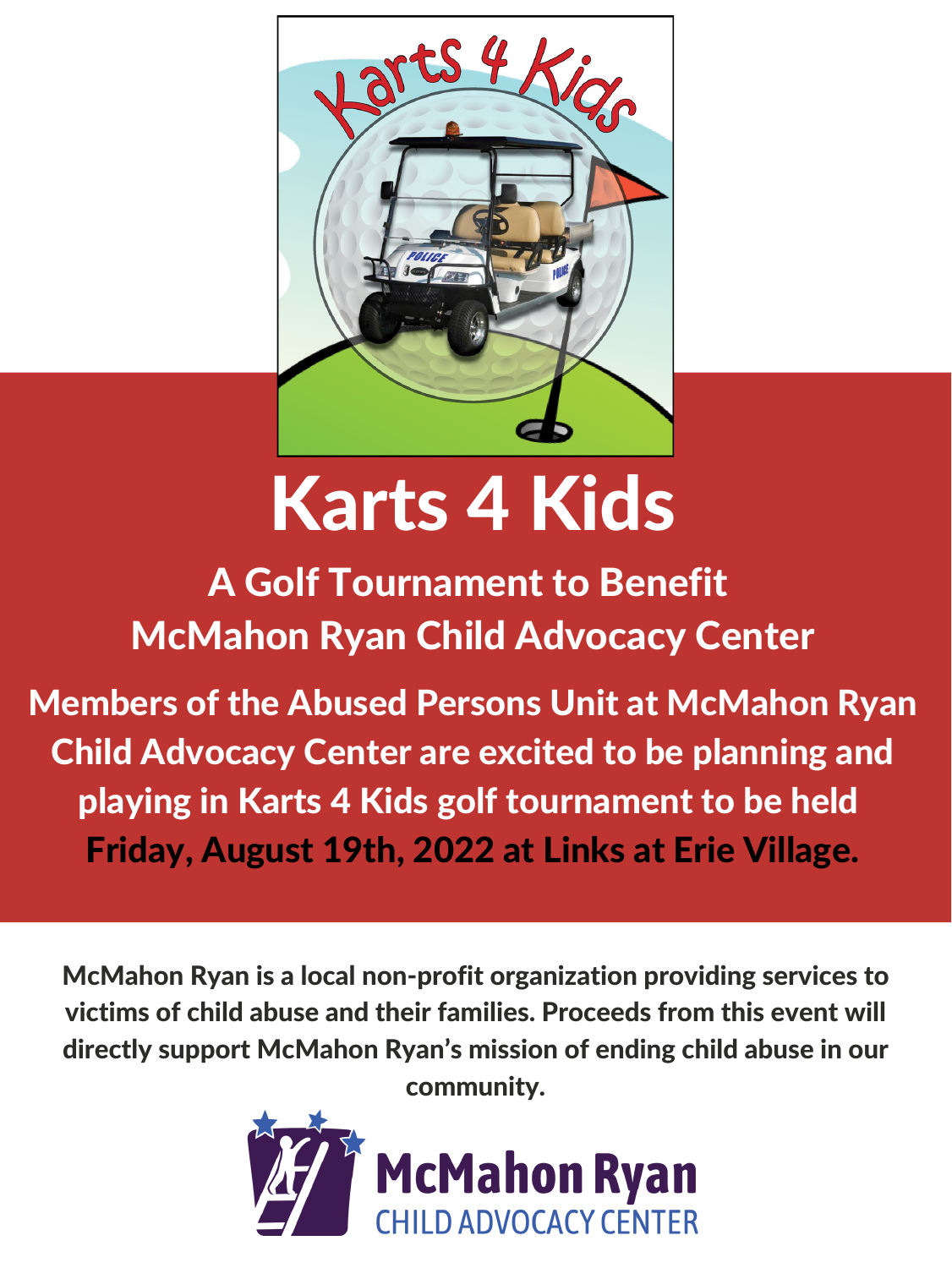## Sponsorship Opportunities

#### Tournament Sponsor- \$5,000

Company name/logo on all printed and digital materials Company name mentioned on Radio (est \$3,500 Value) Logo on our sponsor board at largest point size Logo on all social media & 2 branded social posts 8 free registrations to event (2 teams)

#### Golf Shirt Sponsor- \$2,500

Company name/logo printed on event shirts Company name mentioned on Radio (est \$1,500 Value) Logo on our sponsor board Logo on social media & 1 branded social post Announcement day of 4 free registrations to event (1 team)

#### Golf Ball Sponsor- \$1,000

Company name/logo printed on event golf balls Logo on our sponsor board Logo on social media Announcement day of 2 free registrations to event (1/2 team)

Logo on our sponsor board Logo on social media & 1 branded post Announcement day of 2 free registrations to event (1/2 team)

### Food Sponsor- \$1,000 Beverage Cart Sponsor- \$500

Name/logo on beverage cart 1 branded social post Logo on our sponsor board

#### Hole Sponsor- \$100

Your name on hole sponsor sign Name on our sponsor sign

#### Cart Sponsor- \$50

Your name on cart sponsor sign Name on our sponsor sign

We would greatly appreciate your support for this event at one of our following sponsorship levels